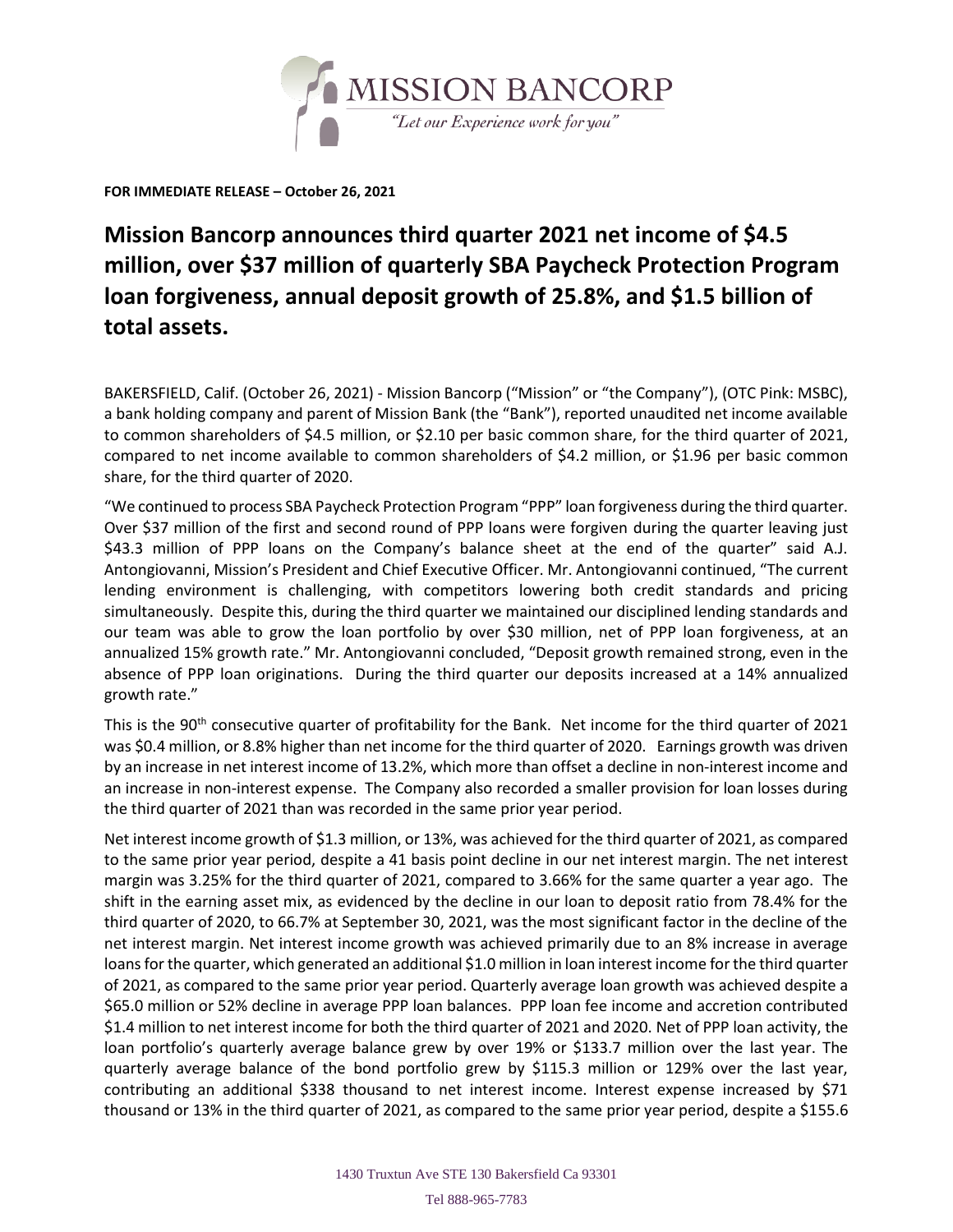million, or 37% increase in the quarterly average of interest-bearing liabilities over the last year.

The provision for loan losses decreased by \$382 thousand for the third quarter of 2021, as compared to the same quarter a year ago, while the allowance for loan losses as a percentage of total gross loans ("ALLL ratio") increased by 17 basis points from 1.15% as of September 30, 2020, to 1.32% as of September 30, 2021. The ALLL ratio at both September 30, 2020 and 2021 was impacted by SBA PPP loans which carry a 0.0% ALLL ratio due to the 100% guarantee from the SBA. If we removed the PPP loans from our ALLL ratio calculation we would have reported a 3 basis point increase in our ALLL ratio from 1.36% at September 30, 2020 to 1.39% at the current quarter end. Due to improvement in general economic conditions and to stability in the credit profile of the Company's loan portfolio over the last year, management determined that maintaining the non-PPP ALLL reserve ratio at current levels is appropriate at this time. However, should the stability of the general economy and the Company's loan portfolio continue, management may look to lower the overall reserve ratio in future quarters.

Non-interest income declined by \$542 thousand, or 28%, for the third quarter of 2021 as compared to the third quarter of 2020. The decline in non-interest income for the current quarter as compared to the third quarter of 2020 is attributable to a lack of SBA loan sale income and gain on sale of investment securities in the current quarter, as well as to the receipt of loan processing fee income during the prior year period related to a Kern County program which provided loans to small businesses to support them through the COVID-19 Pandemic.

Non-interest expense increased by \$484 thousand, or 8.5% during the third quarter of 2021, as compared to the same quarter a year ago, due to a \$305 thousand increase in data processing, legal and professional expenses and a \$108 thousand increase in salaries and benefits expense. The increase in data processing, legal and professional expense is attributable to several smaller increases in costs such as core processing, outsourced information technology management, and new system licenses. The increase in salaries and benefits costs is primarily attributable to base salary increases, which were partially offset by lower vacation accrual expense.

The Company's return on average assets was 1.22% for the quarter ended September 30, 2021, compared to 1.43% for the same prior year period. The Company's return on average equity was 15.74%, for the quarter ended September 30, 2021, compared to 17.43% for the third quarter of 2020.

Total assets grew by 25% over the last year to \$1.5 billion at September 30, 2021, compared to \$1.2 billion at September 30, 2020.

The Company's loan portfolio grew by \$58.8 million, or 7% during the last year; however, after adjusting for the boarding and subsequent forgiveness of SBA PPP loans, loan growth would have been \$140.6 million or 20%.

The Company's deposit growth continues to outperform our peers. Over the last year total deposits have increased by \$274.0 million, or 26%, to \$1.3 billion and non-interest-bearing deposits continue to represent a majority of total deposits at 55.4% of total deposits. Non-interest-bearing deposits grew by \$116.2 million, or 19% during the last twelve months.

Shareholders' equity increased \$19.2 million, or 20% to \$115.8 million at September 30, 2021 compared to \$96.6 million at September 30, 2020. The increase in equity is due to strong earnings over the past year. Compared to the third quarter of 2020, book value per share increased by \$8.13, or 18%, to \$53.66 at September 30, 2021.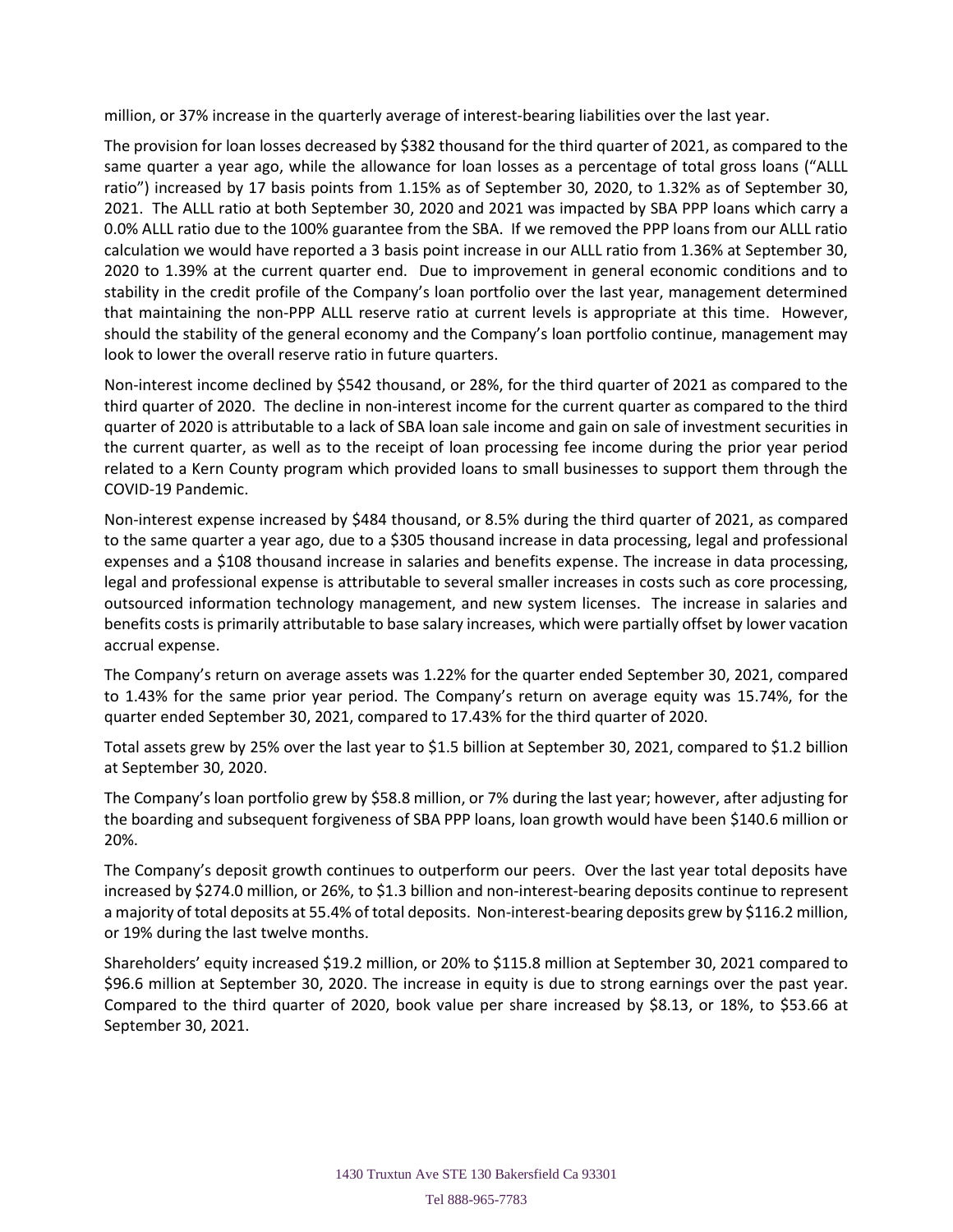Mission Bancorp is the parent holding company of four wholly owned subsidiaries, Mission Bank, Mission 1031 Exchange, LLC, Mission Community Development, LLC, and Nosbig 88, Inc. Mission Bancorp is headquartered in Bakersfield, California and has nine Business Banking Centers, serving the greater areas of Bakersfield, Lancaster, Mojave, Ridgecrest, San Luis Obispo, Stockton and Ventura, California.

Contacts: A.J. Antongiovanni, President and Chief Executive Officer 661.859.2517 Jason Castle, Chief Financial Officer 661.437.4418